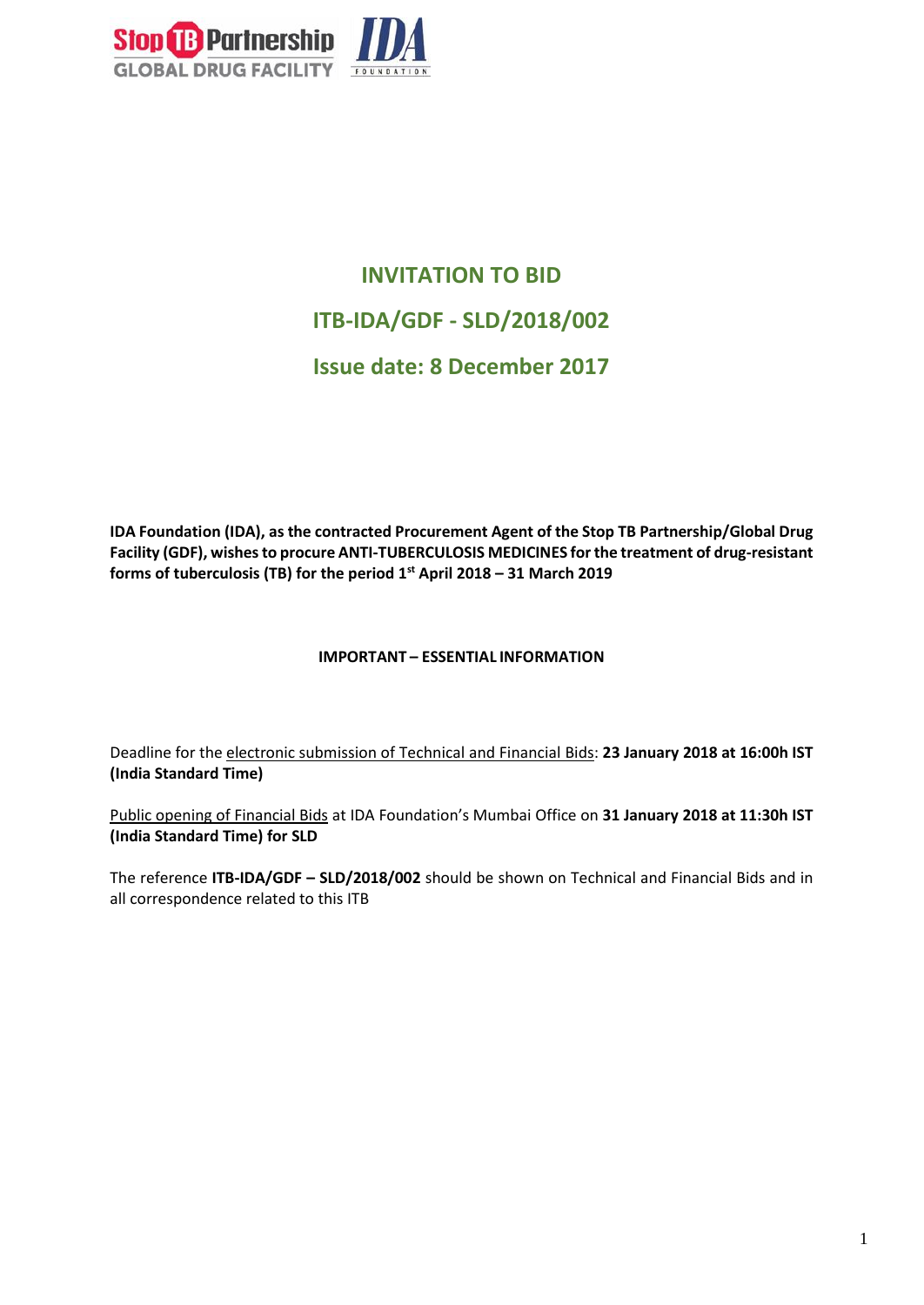

|       | This ITB document consists of the following: |  |  |
|-------|----------------------------------------------|--|--|
|       |                                              |  |  |
|       |                                              |  |  |
| 1.1.  |                                              |  |  |
| 1.2.  |                                              |  |  |
| 1.3.  |                                              |  |  |
| 1.4.  |                                              |  |  |
| 1.5.  |                                              |  |  |
|       |                                              |  |  |
| 2.1.  |                                              |  |  |
| 2.2.  |                                              |  |  |
| 2.3.  |                                              |  |  |
| 2.4.  |                                              |  |  |
| 2.5.  |                                              |  |  |
| 2.6.  |                                              |  |  |
| 2.7.  |                                              |  |  |
| 2.8.  |                                              |  |  |
| 2.9.  |                                              |  |  |
|       |                                              |  |  |
| 3.1.  |                                              |  |  |
| 3.2.  |                                              |  |  |
| 3.3.  |                                              |  |  |
| 3.4.  |                                              |  |  |
| 3.5.  |                                              |  |  |
| 3.6.  |                                              |  |  |
| 3.7.  |                                              |  |  |
| 3.8.  |                                              |  |  |
| 3.9.  |                                              |  |  |
| 3.10. |                                              |  |  |
| 3.11. |                                              |  |  |
|       |                                              |  |  |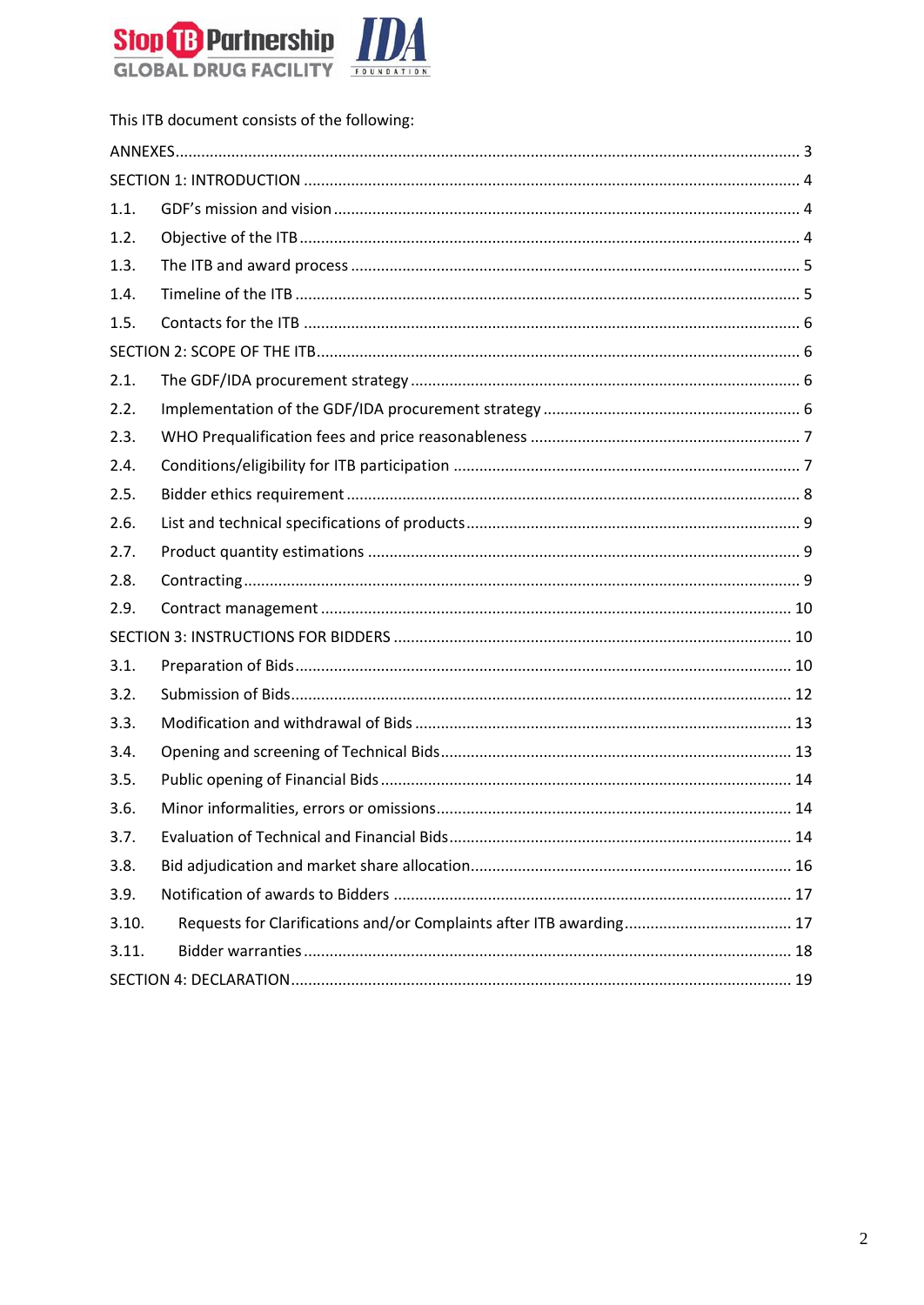

#### <span id="page-2-0"></span>**ANNEXES**

Annex A1: Technical SLD Bid Response Form (Excel spreadsheet)

- Annex A2: Financial SLD Bid Response Form (Excel spreadsheet)
- Annex B: List and technical specifications of products
- Annex C: Response Form for TB medicines registration
- Annex D: IDA model long-term agreement (LTA)
- Annex E: IDA general terms and conditions
- Annex F: IDA code of conduct
- Annex G: GDF access to WHO PQP/ERP supplier information
- Annex H: Indicative non-binding estimated quantities
- Annex I: GMSDs address list
- Annex J: Global Drug Facility packaging guidelines
- Annex K: ITB checklist

Annex L: Products that have potentially low profit margins, as indicated by the WHO Prequalification program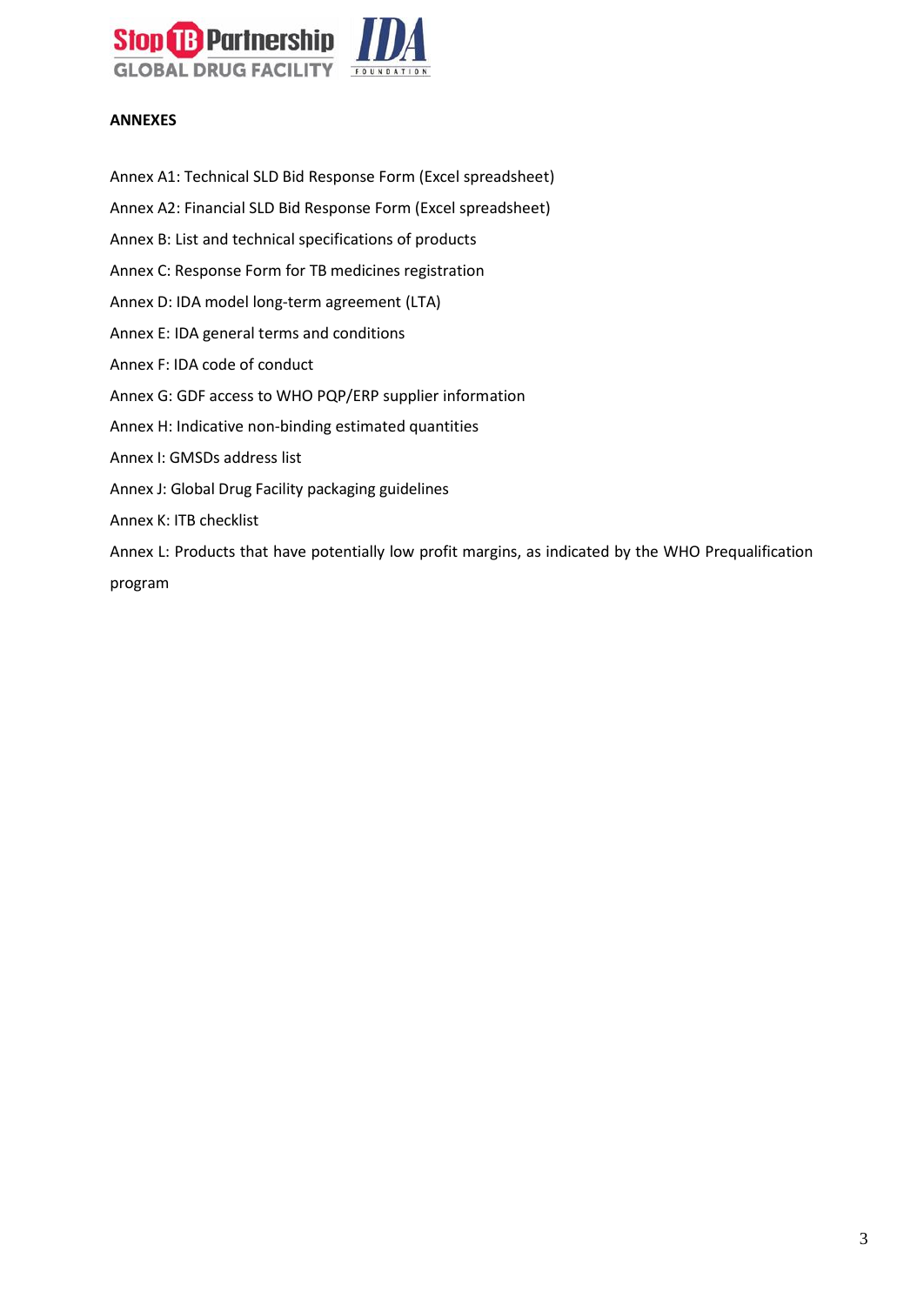

# <span id="page-3-0"></span>**SECTION 1: INTRODUCTION**

## <span id="page-3-1"></span>**1.1. GDF's mission and vision**

Today, the Global Drug Facility (GDF) is the largest supplier of quality-assured anti-tuberculosis (TB) products in the public sector worldwide. As of 30 September 2017, since its inception in 2001, GDF has delivered a total of 28.3 million adult patient treatments for drug-sensitive TB, 1.9 million paediatric patient treatments and 277'097 patient treatments for drug-resistant TB to 138 countries. Since 2008, GDF has contributed to active case-finding by procuring diagnostics worth US\$ 183 million to 96 countries.

The key added value of GDF is to offer a full package of services for ensuring market availability, affordability and provision of quality-assured TB products and diagnostics to countries in need, as well as to offer country support for facilitating access to and uptake of new medicines and diagnostic tools. GDF's services include active market shaping, strategic procurement solutions, innovative logistics approaches, Strategic Rotating Stockpile, pre-shipment inspection and quality control services, capacity building and technical assistance.

#### GDF's mission and vision

GDF's mission is to support and promote equitable access to TB medicines and diagnostics worldwide. Its vision for success foresees that:

- All people requiring TB diagnostics and medicines are able to access them. Global markets are optimized to meet public health needs.
- Markets are able to reliably deliver innovative, internationally quality-assured, appropriately adapted, affordable, sustainably priced TB medicines and diagnostics.
- Investments in research and development continue according to target product profiles, with a shift from single-drug-medicine to regimen development, clear specifications for multiplatform diagnostics, and a more coordinated end-to-end approach across the entire portfolio of TB products.
- International organizations coordinate long-term, targeted technical assistance to countries in a manner that ensures supply chains get products to the places where people seek care.
- Global and national finances are sufficient to support the introduction and scale-up of new TB innovations as they emerge from the pipeline.
- Countries transition from the Global Fund TB financing in a manner that not only ensures ongoing access to TB services in country, but also supports global market strategies.
- Stakeholders work transparently and collaboratively in a coordinated fashion towards collective goals in order to avoid duplication, leverage resources and optimize efficiency.

## <span id="page-3-2"></span>**1.2. Objective of the ITB**

The purpose of this ITB is to select a panel of suppliers who will enter into long-term agreements (LTAs) with IDA Foundation (IDA), the contracted Procurement Agent of the Stop TB Partnership/Global Drug Facility, to supply Second Line anti-TB medicines (SLDs) specified in Annex B of this ITB document for the treatment of drug-resistant forms of TB.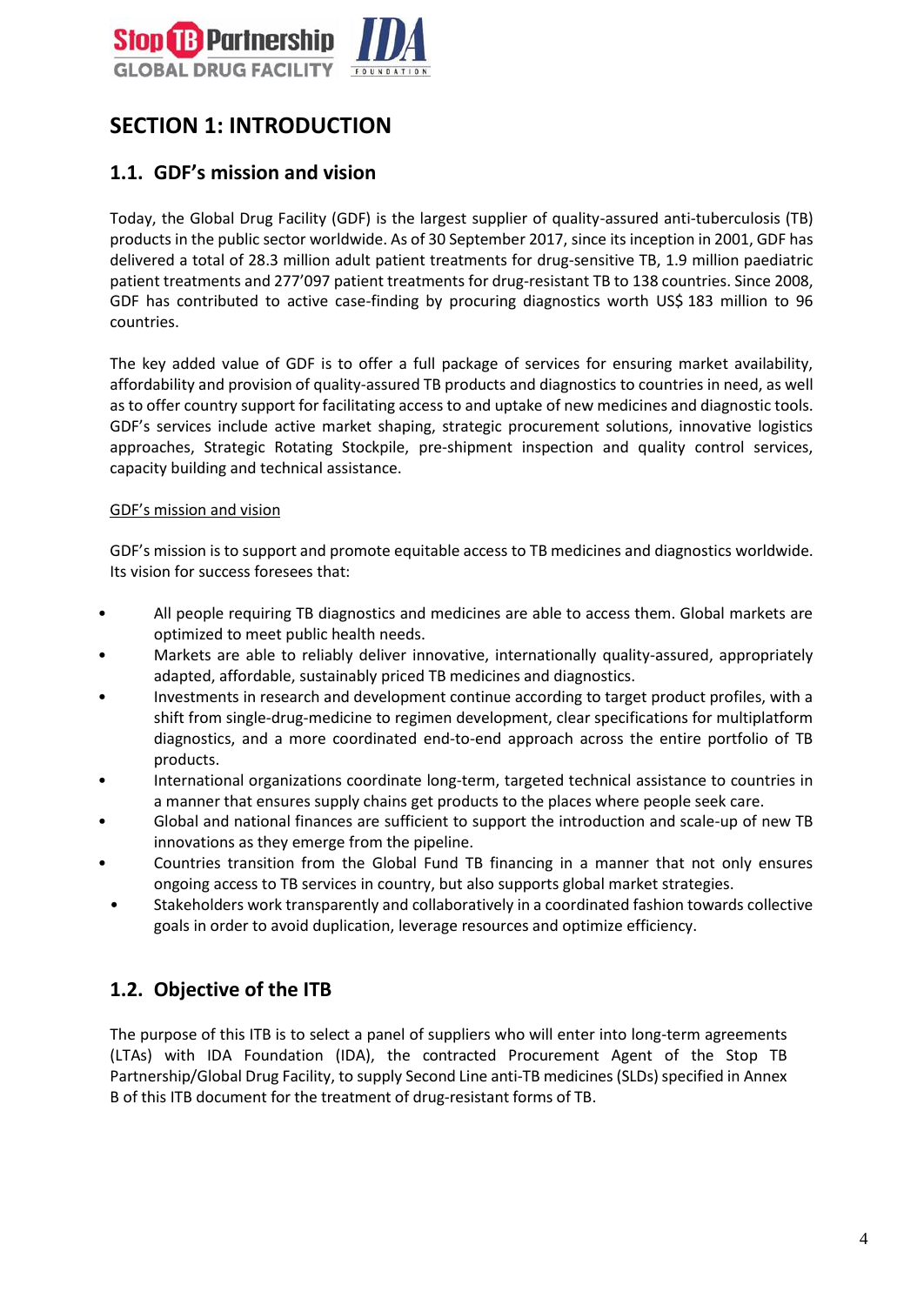

## <span id="page-4-0"></span>**1.3. The ITB and award process**

The ITB and award process consists of six steps:

- In Step 1, Bidders prepare and submit Bids according to the terms and conditions stated in this ITB document, particularly in sections 3.1, 3.2 and 3.3;
- In Step 2, GDF/IDA opens and screens the Technical Bids in order to check the eligibility of the Bidders and products offered, as stated in sections 2.4 and 3.4;
- In Step 3, there is a public opening of the Financial Bids at IDA Foundation's Mumbai Office, as stated in section 3.5;
- In Step 4, GDF/IDA evaluates the Technical and Financial Bids of eligible Bidders/products, as outlined in section 3.7;
- In Step 5, GDF/IDA adjudicates and allocates the market share per awarded Bidder, as stated in section 3.8;
- In Step 6, eligible Bidders are notified of the awards, as stated in section 3.9.

| <b>Activity</b>                                                                                                             | <b>Scheduled Time - Deadline</b>                                                                                                                |
|-----------------------------------------------------------------------------------------------------------------------------|-------------------------------------------------------------------------------------------------------------------------------------------------|
| ITB launch/web-publishing                                                                                                   | Friday 8 December 2017                                                                                                                          |
| Request for information on the ITB (section<br>3.1.9                                                                        | Deadline: Wednesday 13 December 2017, 16:00h<br>IST (India Standard Time)                                                                       |
| Responses to requests for clarification on the<br>ITB (section 3.1.10)                                                      | Deadline: Friday 15 December 2017, 16:00h IST<br>(India Standard Time)                                                                          |
| Electronic submission (via email) of Technical<br>and Financial Bids, in separate emails (sections<br>$3.2.4$ and $3.2.5$ ) | Deadline: Tuesday 23 January 2018, 16:00h IST<br>(India Standard Time)<br>Bids received after the stipulated date and time<br>will be rejected. |
| Opening and screening of Technical Bids<br>(section 3.4)                                                                    | From Wednesday 24 to Friday 26 January 2018                                                                                                     |
| Public opening of Financial Bids (section 3.5)                                                                              | Wednesday 31 January 2018 at 11:30h IST (India<br>Standard Time) at IDA Foundation's Mumbai<br>Office                                           |
| <b>Evaluation of Technical and Financial Bids</b><br>(section 3.7)                                                          | From Monday 5 February to<br>Wednesday 7<br>February 2018                                                                                       |
| Adjudication and market share allocation<br>(section 3.8)                                                                   | Thursday 8 February 2018                                                                                                                        |
| Notification of awards to Bidders (section 3.9)                                                                             | Friday 23 February 2018                                                                                                                         |

## <span id="page-4-1"></span>**1.4. Timeline of the ITB**

- 1.4.1. GDF/IDA reserves the right to cancel this ITB, change the scheduled times of the ITB's key activities, revise the ITB and any of its schedules, or not make any awards by issuing an amendment to this ITB. GDF/IDA will not be held liable for any compensation demanded by Bidders for the costs involved in Bid preparation.
- 1.4.2. All amendments to this ITB will be posted on the GDF website at [http://www.stoptb.org/gdf/drugsupply/procurement\\_notice.asp](http://www.stoptb.org/gdf/drugsupply/procurement_notice.asp) and the IDA website at https://www.idafoundation.org/blog
- 1.4.3. It is the Bidder's responsibility to consult the GDF and IDA websites to ensure that they are aware of any amendments to and additional information regarding this ITB.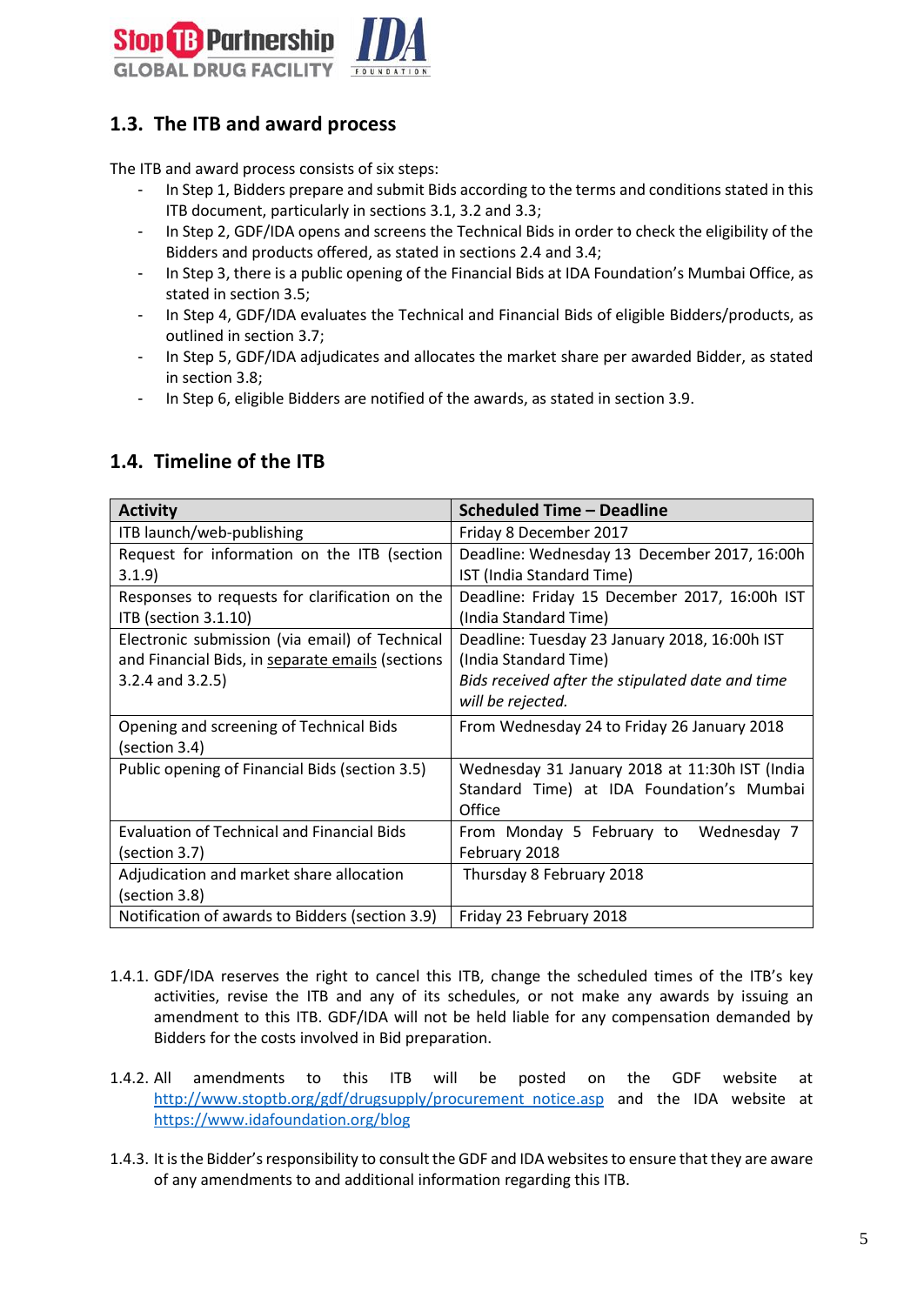

# <span id="page-5-0"></span>**1.5. Contacts for the ITB**

All correspondence in relation to this ITB should be sent to:

- Mrs Suzanne de Jongh, Programme Manager GDF, IDA Foundation, [at](mailto:sdejongh@idafoundation.org)  [sdejongh@idafoundation.org,](mailto:sdejongh@idafoundation.org) with copy to
- Dr Magali Babaley, GD[F](mailto:joubertonf@who.int) Strategic Procurement and Business Intelligence Manager, at [magalib@stoptb.org](mailto:magalib@stoptb.org)
- Mrs Nigorsulton Muzafarova, GDF Product Quality Assurance Officer, at [nigorsultonm@stoptb.org](mailto:nigorsultonm@stoptb.org)
- Dr Kaspars Lunte, GDF Global Sourcing Officer, at kasparsl@stoptb.org

**ATTENTION: ITB Bids should NOT be submitted to the above staff emails! For Bid submission please use the two (2) dedicated email addresses as given in sections 3.2.4 and 3.2.5.**

# <span id="page-5-1"></span>**SECTION 2: SCOPE OF THE ITB**

## <span id="page-5-2"></span>**2.1. The GDF/IDA procurement strategy**

The GDF/IDA procurement strategy for TB medicines and related products has been developed with specific key objectives to support Goal 3 of the Stop TB Partnerships Operational Strategy 2016-2020. This Goal seeks to ensure uninterrupted access to quality-assured TB products at the optimum price, while simultaneously maintaining a sustainable and competitive market.

The GDF/IDA procurement strategy consolidates the results of market analysis and discussions with manufacturers, GDF clients, The Global Fund and GDF donors. The principles of the GDF/IDA procurement strategy are:

- a. to maintain a sustainable and predictable supply of the needed TB medicines and related products;
- b. to maintain sufficient suppliers in the market through sourcing strategies, by understanding and supporting suppliers' interests, and by encouraging new suppliers to enter the market;
- c. to ensure affordable and competitive pricing through competitive, fair and transparent tenders, supplier engagement strategies and the minimization of supplier production costs through improved GDF/IDA forecasts and procurement planning;
- d. to ensure reliable supply through improved suppliers performance;
- e. to increase supplier engagement in sufficient production capacity by improving demand visibility through improved GDF/IDA forecasts;
- f. to enable supply flexibility through a reduction in supplier production lead times;
- g. to limit the risk of expirations and write-offs by encouraging suppliers to extend product shelf life (to 36 months or longer);
- h. to reduce supply chain risks by encouraging suppliers to register their products in countries.

## <span id="page-5-3"></span>**2.2. Implementation of the GDF/IDA procurement strategy**

GDF/IDA has analysed the list of needed TB medicines and related products against its procurement strategy and has defined different priorities per product. While affordability and delivery performance remain priorities for GDF/IDA, supplier production capacity and delivery lead times, product shelf life and storage conditions, and the number of countries in which the products are registered have emerged as new priorities. Addressing these priorities will allow GDF/IDA to improve supply flexibility and client satisfaction, and decrease supply chain risks.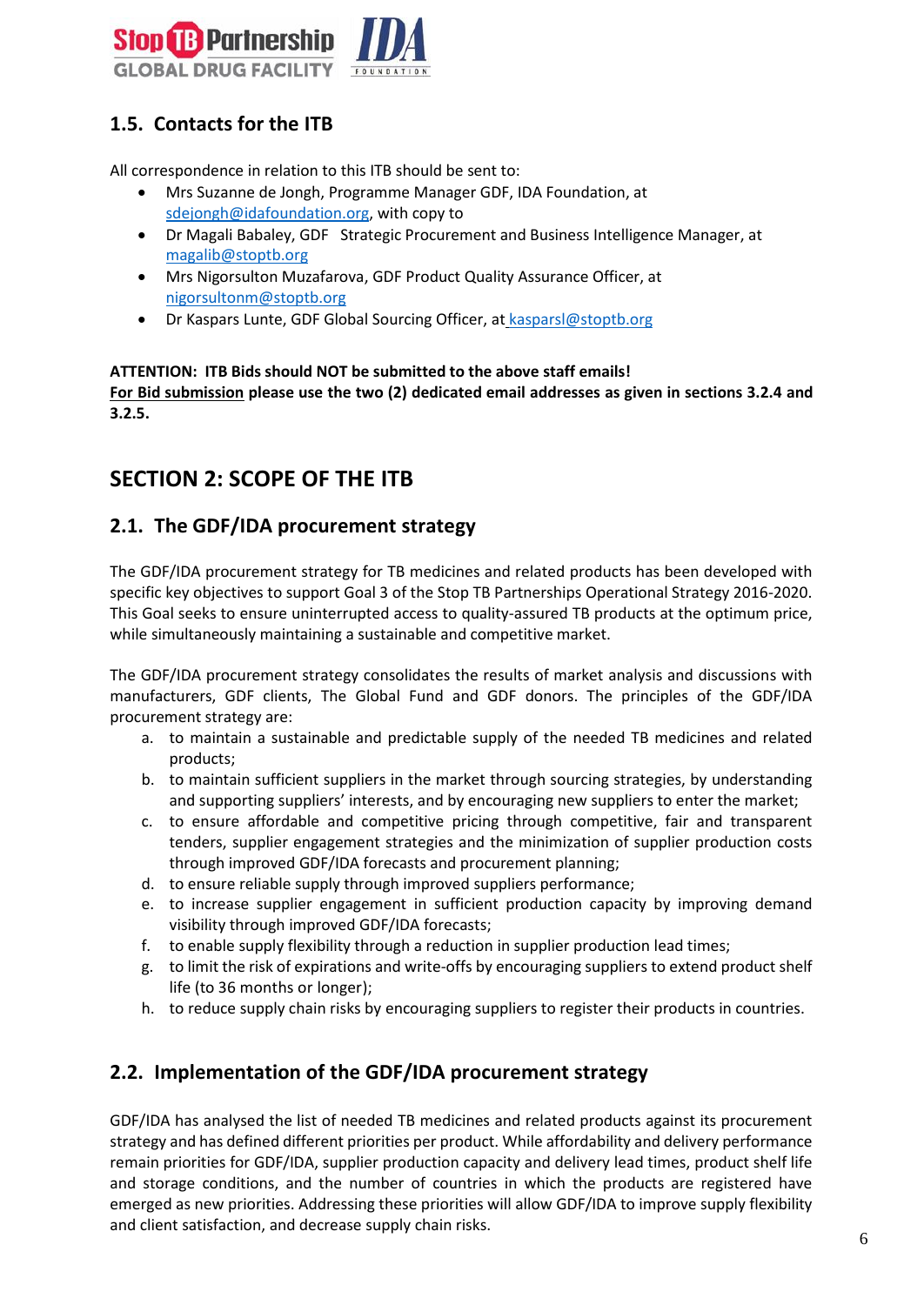

GDF acknowledges, that a limited number of sole source niche products, such as DR-TB pediatric formulations, would require direct negotiations with the supplier as they become available and irrespective of the ITB cycle. Should additional products from different manufacturers become qualified, GDF shall organize dedicated ITB process in such case.

GDF/IDA also recognizes that it needs to further develop its supplier engagement strategy in order to improve its partnerships and collaborative activities with suppliers and thus create additional value for both parties.

#### <span id="page-6-0"></span>**2.3. WHO Prequalification fees and price reasonableness**

2.3.1. GDF is carefully monitoring new market developments, specifically the introduction and application of the WHO Prequalification Programme's (PQP) new fee structure. This new fee structure was implemented in January 2017 and applies to both new product applications and the maintenance of products on the WHO's List of Prequalified Medicines.

In the past months, GDF held numerous discussions with WHO officials and presented multiple case studies and scenarios to WHO PQP regarding the introduction of fee waivers, especially for the most vulnerable products.

Thanks to joint efforts, WHO PQP accepted the fee waiver system for many TB products in order to ensure long-term price security. The list of products eligible for fee waivers has been published at <https://extranet.who.int/prequal/content/prequalification-procedures-and-fees-0> (and may be amended from time to time by WHO PQP). The current list is given in Annex L of this document. Given that manufacturers of listed products may apply for a waiver of the annual fees, GDF will not consider WHO Prequalification fees to be an additional cost burden for manufacturers.

2.3.2. The supplier base for TB products is stable, and in general GDF expects to see trends towards sustainable or reduced pricing. Hence, in cases where a higher price is offered for a product, GDF reserves the right to evaluate the reasonableness of the price.

## <span id="page-6-1"></span>**2.4. Conditions/eligibility for ITB participation**

- 2.4.1. This ITB is open to Bidders who are authorized by relevant regulatory authorities to manufacture, distribute and export medicines.
- 2.4.2. IDA and GDF reserve the right to verify the financial soundness of Bidders, unless this information has been provided within the previous 12 months; for example, the ratio of current assets/liabilities for the previous 3 years must be greater than 1, as substantiated by audited financial reports. GDF/IDA may request Bidders to submit their most recent audited financial statements, statutes, registry excerpts from the respective chamber of commerce, and quality and environmental management system certificates. It is in the interest of the Bidders, if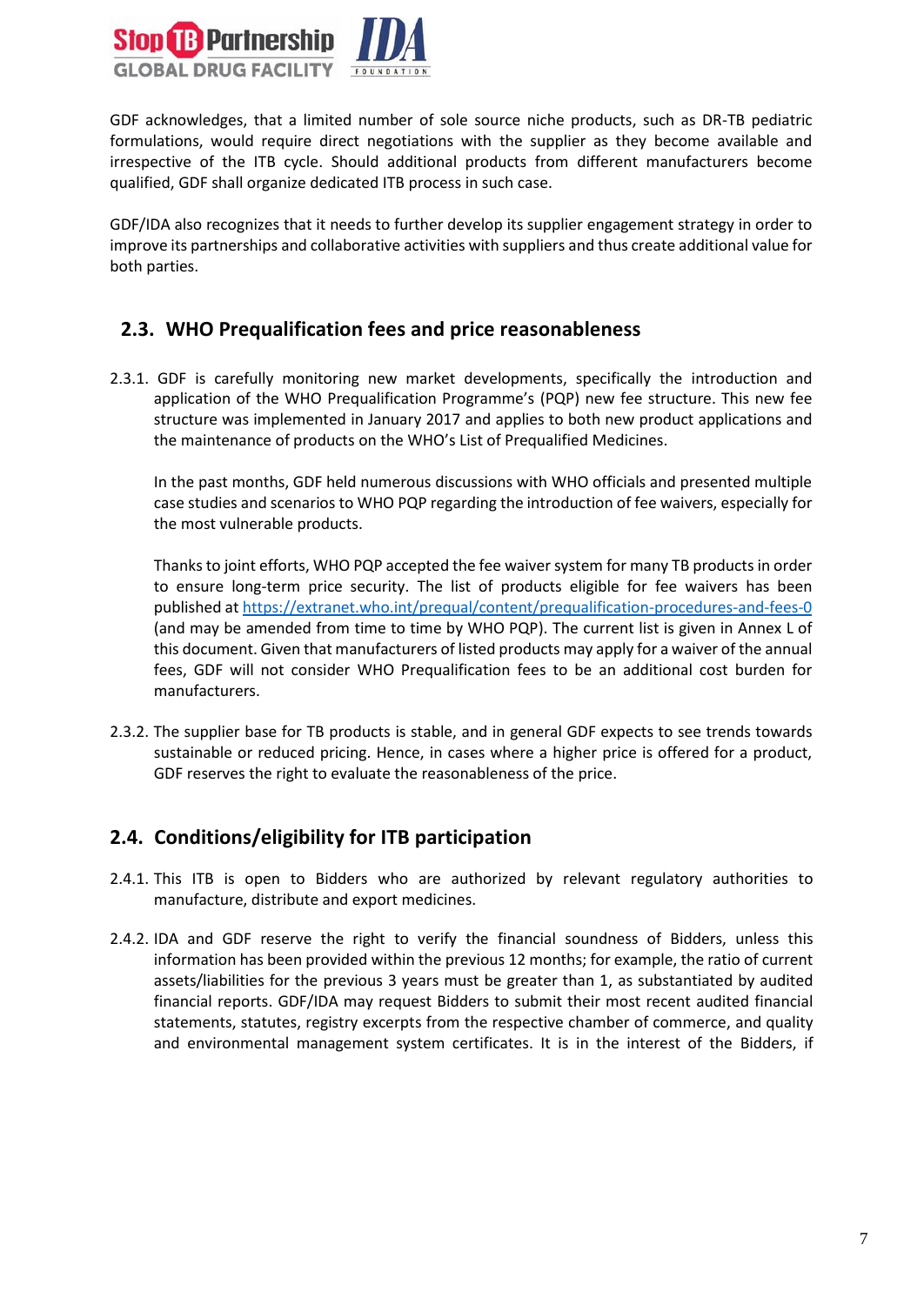

requested, to provide information that is as complete as possible. This information may also be used by GDF/IDA in the Bid adjudication process.

- 2.4.3. Only Bidders with products that comply with the GDF Quality Assurance Policy (http: //www.stoptb.org/gdf/drugsupply/quality sourcing process.asp) are eligible to participate in this ITB.
- 2.4.4. A Bid submitted for a product that has not received regulatory approval in accordance with the GDF Quality Assurance policy will not be considered for the ITB evaluation.
- 2.4.5. All Bidders who expect their product(s) to be compliant with the GDF Quality Assurance policy by the time of the public opening of the Financial Bids can submit Bids in this ITB. However, Bidders must provide relevant confirmation of the compliance of their product(s) in writing to the contacts indicated in section 1.5 at the latest 3 hours before the public opening of the Financial Bids. Bids will then be assessed according to the updated status.
- 2.4.6. This ITB should not be construed as a contract or a commitment of any kind. This ITB in no way obligates GDF/IDA to award a contract, nor does it commit GDF/IDA to pay any costs incurred in the preparation and submission of the Bid(s).
- 2.4.7. Bidders shall be responsible for and bear their own costs, expenses and liabilities arising in connection with the preparation and submission of a Bid and their involvement in the ITB process. GDF/IDA will under no circumstances be held liable for any such costs incurred by Bidders, whether direct or indirect, regardless of the outcome of the procurement process or whether the procurement process is cancelled, altered or postponed for any reason.
- 2.4.8. Bidders are not required to bid for all products. However, Bidders are encouraged to bid for as many eligible products as possible.
- 2.4.9. By participating in this process, Bidders agree to the legal terms and conditions as stated in this ITB document. There is no arrangement or understanding between GDF/IDA and any Bidder with respect to this ITB other than what is outlined in this document.
- 2.4.10. Bidders shall comply with IDA's [code of conduct](http://www.un.org/Depts/ptd/sites/dr7.un.org.Depts.ptd/files/files/attachment/page/2014/February%202014/conduct_english.pdf) for suppliers.

#### <span id="page-7-0"></span>**2.5. Bidder ethics requirement**

- 2.5.1. GDF/IDA requires that all Bidders maintain the highest standard of ethics throughout the entire ITB process, as well as for the duration of any LTA that may be signed as a result of this process.
- 2.5.2. Therefore, all Bidders must represent and warrant that they:
	- (i) have not unduly obtained or attempted to unduly obtain confidential information in connection with the ITB process;
	- (ii) have no conflict of interest that would prevent them from entering into a contract with GDF/IDA;
	- (iii) have not engaged or attempted to engage in any Proscribed Practices in connection with this ITB process or the LTA that may be awarded as a result of this process. For the purposes of this provision, Proscribed Practices are defined as corrupt, fraudulent, coercive, collusive and unethical practices, and obstruction.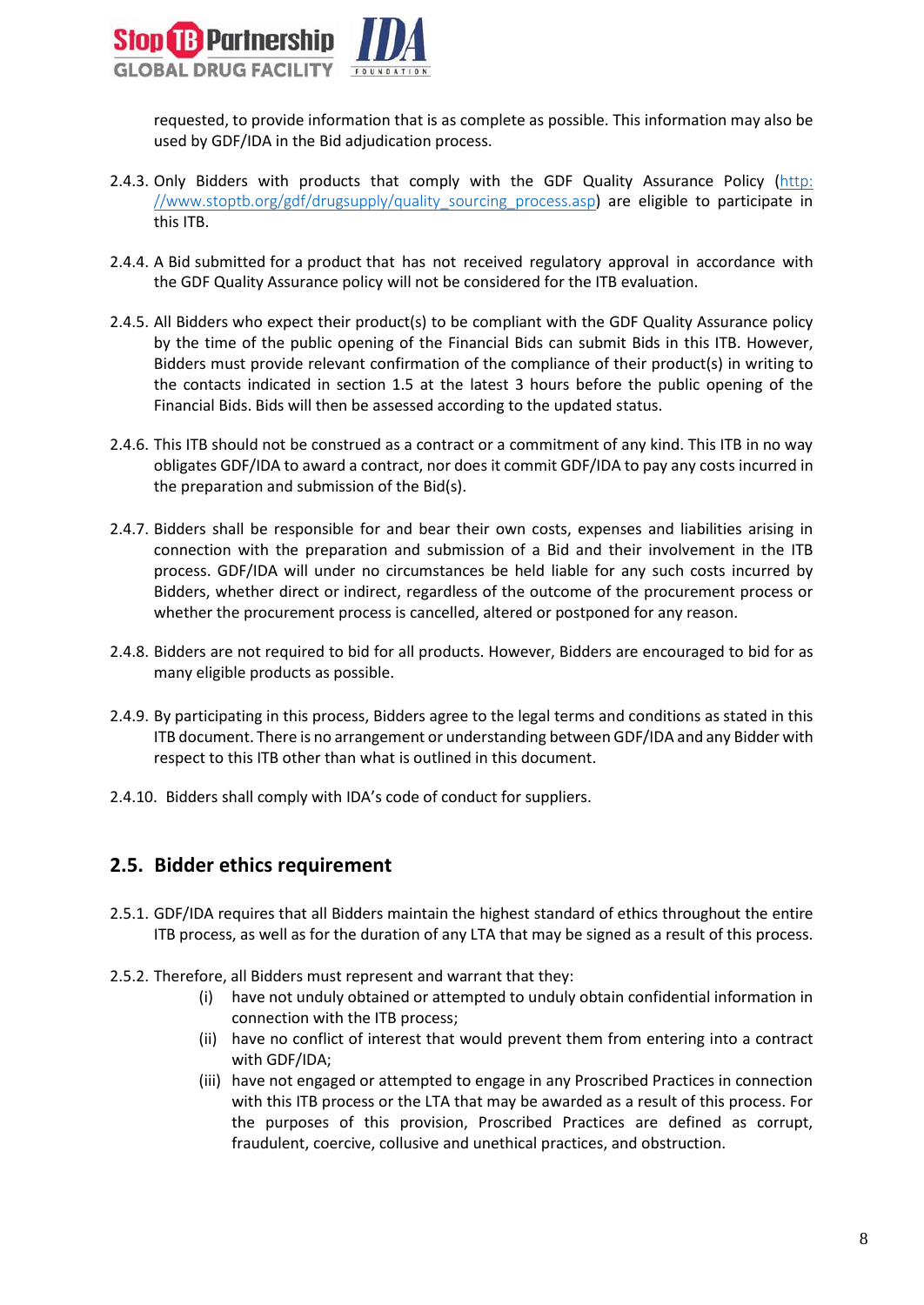

## <span id="page-8-0"></span>**2.6. List and technical specifications of products**

- 2.6.1. Bidders are invited to submit Bids for the products that are listed and specified in Annex B List and technical specifications of products.
- 2.6.2. The products listed in Annex B will be allocated to selected suppliers based on the outcomes of this ITB.

#### <span id="page-8-1"></span>**2.7. Product quantity estimations**

2.7.1. The total estimated quantity of products covered by this ITB is indicated in Annex H. Please note that the estimations provided in Annex H are indicative only and should not be considered a volume commitment. Actual quantities to be ordered can vary, and GDF/IDA is not in a position to make any guarantees in this regard.

#### <span id="page-8-2"></span>**2.8. Contracting**

- 2.8.1. On behalf of GDF, IDA intends to sign LTAs with awarded suppliers as per the results of the ITB.
- 2.8.2. For contractual and technical provisions, LTAs with suppliers will be issued according to the model LTA (Annex D), IDA's general terms and conditions (Annex E) and IDA's code of conduct (Annex F).
- 2.8.3. Any purchases will be made against purchase orders issued by IDA in accordance with the terms and conditions of the LTA.
- 2.8.4. While Bids will be adjudicated on an EXW (EX-Works) basis, as stated in section 3.1.6.2, LTAs with three INCOTERMS (2010) will be issued by IDA: EXW (Ex-Works), FCA (Free Carrier Alongside) and DAP prices (Delivered at Place) for Indian supplies to Government Medical Store Depots (GMSDs) situated in Delhi, Chennai, Hyderabad, Mumbai, Karnal, Kolkatta and Guwahati. Detailed GMSD addresses are provided in Annex I.
- 2.8.5. LTAs will be valid for an initial term of 12 months. They will begin on the commencement date and expire at midnight on the expiry date, unless there is early termination in accordance with the provisions of the LTA. For Expert Review Panel (ERP)-approved products, the LTA will be subject to early termination if the product's ERP approval is not renewed or is cancelled.
- 2.8.6. After the initial term of 12 months, IDA will be entitled to renew the LTA for a further term of up to 12 months, based on the same terms and conditions. IDA will give the supplier written notice of its intention to renew the LTA no less than 60 days prior to the LTA's expiry date. GDF/IDA will provide the supplier with product forecast(s) for the next period. Based on the new forecasts:
	- a) The supplier shall notify IDA in writing, within 30 days of receiving the forecasts, about the price maintenance or proposed price increase/reduction. If the supplier proposes a price increase, it must provide a well-documented justification to GDF/IDA for consideration.
	- b) IDA shall notify the supplier in writing within 20 days of receiving the above notice as to whether it agrees to the revised prices. In the case of a price increase, GDF/IDA will be entitled to revise existing market share allocations.
	- c) If parties agree to the revised prices, the LTA shall be amended accordingly; if the parties do not agree to the revised prices, the LTA shall not be extended.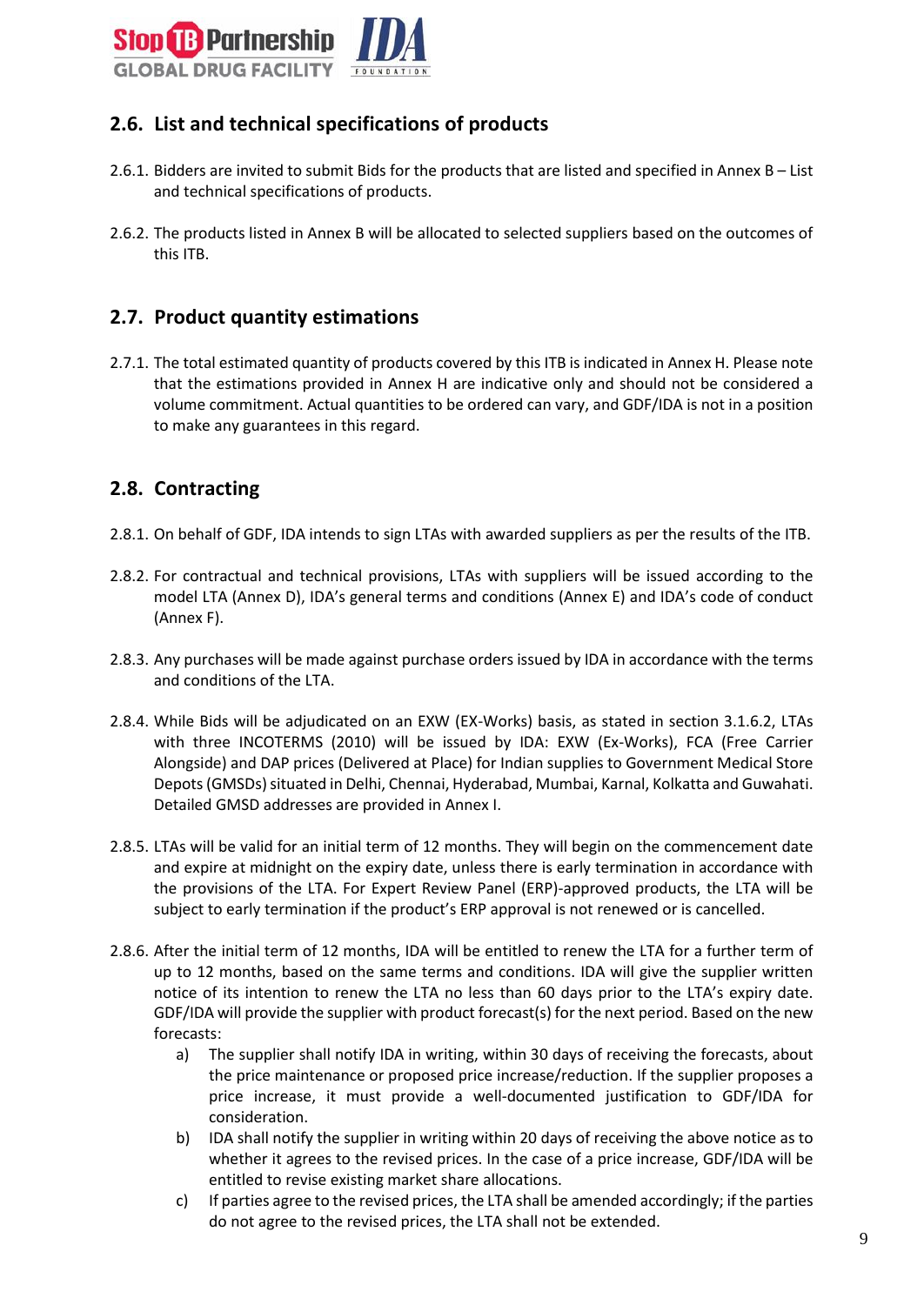

## <span id="page-9-0"></span>**2.9. Contract management**

During the LTA period:

- 2.9.1. GDF/IDA will monitor and report every 3 months on the suppliers' performance, focusing on delivery lead time (promised date of goods readiness versus actual date of goods readiness) and compliance to the production lead time stated by suppliers in the Bid. Production lead time is defined as the length of time from when a purchase order is placed with the supplier to when the products are available for dispatch at the premises of the supplier along with the shipping documents invoice, packing list, COA and other documents as specified in the PO (including but not limited to production planning, purchase of API, packaging materials, manufacturing period, batch release). In addition, GDF/IDA will monitor and measure that suppliers confirm the purchase orders and provide documents on time, and are in compliance with Quality Control and Pre-Shipment Inspection requirements. Outcomes of supplier performance measurements will be used to discuss performance improvements with suppliers, to re-assess market share allocation during the LTA period (section 3.8.8) and to aid in the ITB evaluation process (section 3.7.4)
- 2.9.2. GDF/IDA may issue new ITBs for specific products when:
	- a) current supplier(s) are deemed unable to deliver the orders due to insufficient production capacities, or
	- b) a product had only one eligible Bidder at the time of the ITB, but additional quality sources have become available during the LTA period, or a combination of a) and b), or
	- c) GDF/IDA and suppliers fail to agree on a proposed price increase, or
	- d) There are other unforeseen exceptional circumstances, at the discretion of GDF/IDA.
- 2.9.3. GDF/IDA may conduct investigations related to any aspect of the ITB award at any time during the term of the LTA and for a period of 3 years following the expiration or termination of the LTA. The supplier shall provide its full and timely cooperation with any such inspections, audits or investigations. Such cooperation includes the supplier making available its personnel and any relevant documentation, including copies of any test results or quality control reports, at reasonable times and on reasonable conditions, and granting access to the premises used for the production, testing and packaging of the products and to its personnel. The supplier shall require its agents, including its attorneys, accountants or other advisers, to reasonably cooperate with any inspections, post-payment audits or investigations carried out by GDF/IDA.

# <span id="page-9-1"></span>**SECTION 3: INSTRUCTIONS FOR BIDDERS**

#### <span id="page-9-2"></span>**3.1. Preparation of Bids**

- 3.1.1. Bidders shall complete the following Forms and provide the requested documents:
	- $\checkmark$  Annex A1 Technical SLD Bid Response Form (Excel spreadsheet)
	- $\checkmark$  Annex A2 Financial SLD Bid Response Form (Excel spreadsheet)
	- $\checkmark$  Annex C Response Form for TB medicines registration
	- $\checkmark$  Declaration (Section 4 of the ITB document)
	- $\checkmark$  Annex K ITB checklist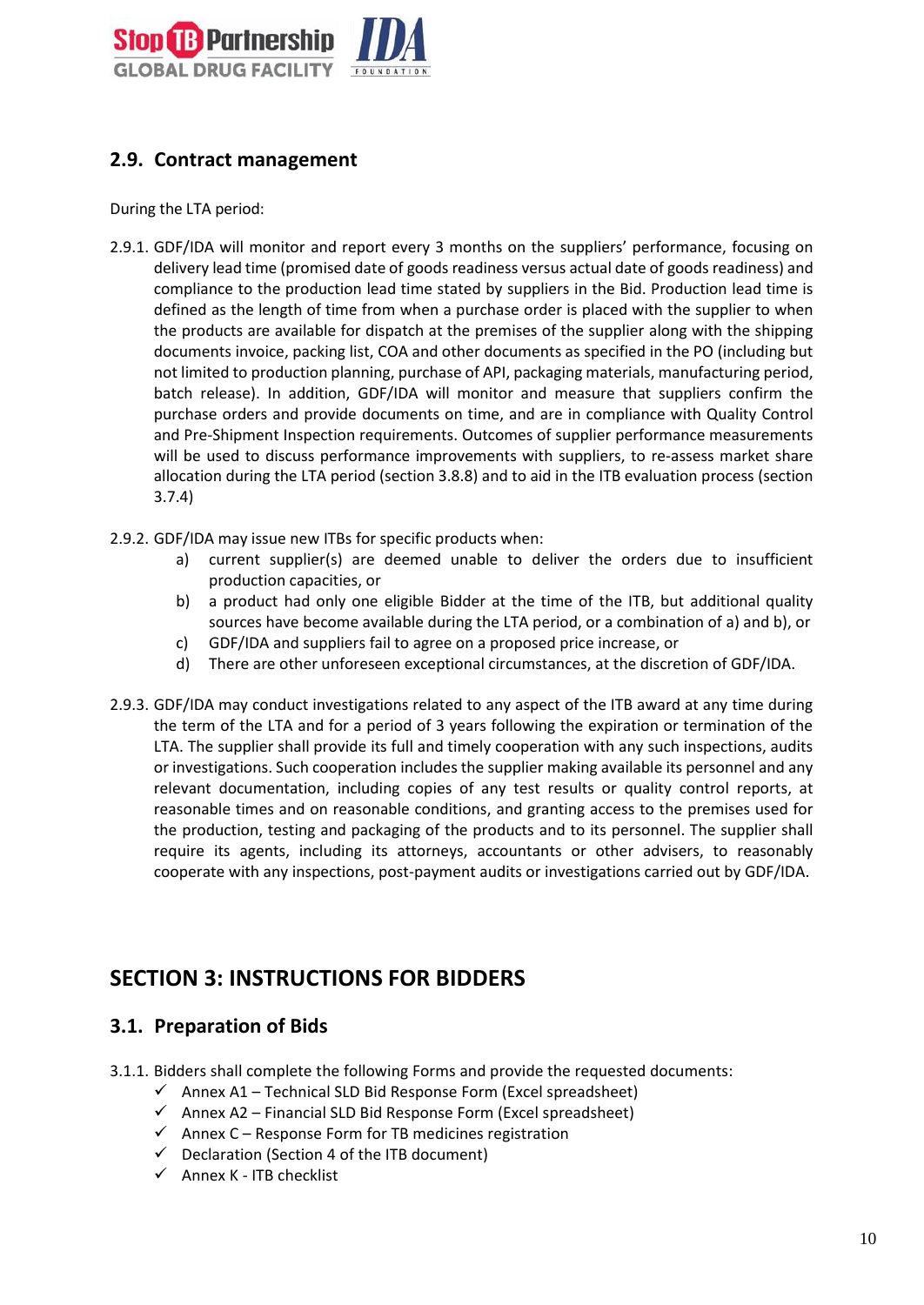

- 3.1.2. **Technical specifications of products offered**: In Annex A1 Technical SLD Bid Response Form, Bidder is requested to:
	- 3.1.2.1. Provide the technical specifications of the products offered, including INN, dosage, form (e.g., tablet, capsule), specification (e.g., coated, colour, breakable), primary packaging specification (e.g., Alu/PVC/PVDC film blister, vial, ampule) and secondary packaging size. In cases where the items do not comply exactly with the given technical specifications (Annex B) or where alternatives are offered, the Bidder should detail how the specifications offered differ from the specifications requested by GDF/IDA. GDF/IDA reserves the right to reject any Bid that does not conform to the technical specifications outlined in Annex B.
	- 3.1.2.2. Provide information related to the finished products, as required.
	- 3.1.2.3. Indicate whether the finished products are produced in countries other than the country of the Bidder; if so, the Bidder must clearly state the country of origin. The Bidder may be required to submit a Certificate of Origin of Products issued by the Chamber of Commerce or other equivalent authority.
	- 3.1.2.4. Indicate whether the finished products originate from another supplier; if so, the Bidder must state which supplier.
	- 3.1.2.5. Provide commercial information, as required.
	- 3.1.2.6. Failure to provide all information requested in the Technical SLD Bid Response Form may lead to rejection of the Bid.
- 3.1.3. **GDF packaging**: For all information regarding GDF packaging requirements, the Bidder is invited to refer to Annex J – GDF packaging guidelines and sections 11 and 12 of Annex D – IDA model LTA.
- 3.1.4. **Samples**: IDA/GDF reserves the right to ask the Bidder for free, non-returnable samples of products (secondary packaging) for the purposes of this ITB. Failure to provide, in a timely manner, samples or documentation requested by GDF/IDA may lead to rejection of the Bid.
- 3.1.5. **Prices and discounts**: In Annex A2 Financial SLD Bid Response Form, the Bidder is requested to:
	- 3.1.5.1. Provide unit prices of the packaging offered, in US Dollars only. Bids will be evaluated in US Dollars only. Failure to quote in US Dollars may lead to rejection of the Bid. The Bidder must ensure that the cost of transportation packaging (shrink wrapping) is included in the price offered for the item(s).
	- 3.1.5.2. Unit prices provided will remain firm but subject to the right to review, as outlined in section 2.8.6 of the ITB and in clause 4 of the model LTA (Annex D).
	- 3.1.5.3. Provide staircase pricing according to the required range of quantities of units to be purchased per Purchase Order, if applicable.
	- 3.1.5.4. Advise if additional discounts are applicable for high-volume purchases; if so, these should be specified.
	- 3.1.5.5. Advise if any other discounts other than those mentioned in sections 3.1.5.3 and 3.1.5.4 are applicable; if so, these should be specified.

#### 3.1.6. **INCOTERMS:**

1

3.1.6.1. The Bidder is requested to quote unit prices in accordance with the following delivery INCOTERMS (2010): EXW (Ex-Works), FCA (Free Carrier Alongside) and  $DAP<sup>1</sup>$  prices (Delivered at Place) for Indian supplies to Government Medical Store Depots (GMSDs) situated in Delhi, Chennai, Hyderabad, Mumbai, Karnal, Kolkatta and Guwahati. Detailed GMSD addresses are provided in Annex I.

<sup>1</sup> DAP excluding taxes. Please note that when this item is proposed for India, IDA will contact the supplier to provide duties and import taxes if applicable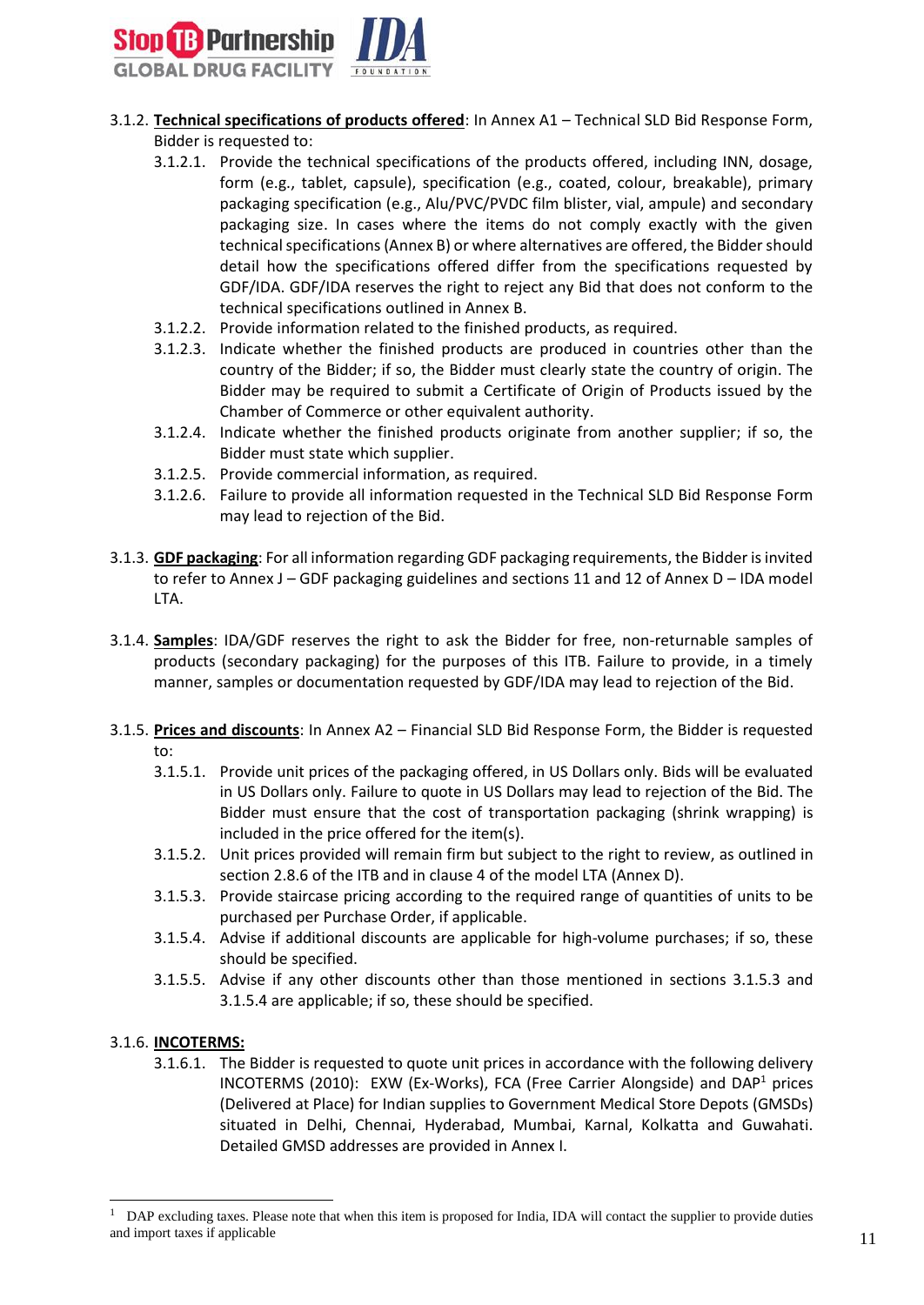

- 3.1.6.2. EXW prices will be used to assign points for the Financial Bid evaluation, as stated in section 3.7.3.
- 3.1.6.3. Products for which the Bidder does not provide a DAP price for India may not be considered for Indian supplies; therefore, the Bidder may not be considered for full market share allocations as awarded.
- 3.1.6.4. Failure to quote in accordance with the requested INCOTERMS (EXW, FCA and DAP) may lead to rejection of the Bid.
- 3.1.7. **Annex C – Response Form for TB medicines registration**: Bidders must include a copy of a valid registration certificate for TB medicines, issued by the relevant regulatory authority. If the certificate is issued in English, Russian or French, Bidders should verify the copy by signing and stamping it. Validity of the registration must be clearly indicated on the certificate; if not, the Bidder should provide an explanation letter attached to the certificate. If the registration certificate is issued in a language other than English, Russian or French, Bidders must provide an English translation of the registration certificate.
- 3.1.8. **Validity of the Bids**: Bids should be valid for a period of no less than 90 days from the Bid submission date.
- 3.1.9. **Bidders requests for clarification related to this ITB**: Any requests for information in relation to this ITB should be sent by email to the contacts provided in section 1.5, by the deadline stated in section 1.4.
- 3.1.10. **GDF/IDA responses to requests for clarification related to this ITB**: IDA will respond to any requests for clarification received prior to the deadline stated in section 1.4 in one joint email response to all Bidders within 3 working days following the closing date for clarification requests.

#### <span id="page-11-0"></span>**3.2. Submission of Bids**

- 3.2.1. The **Technical Bid** should contain the following documents:
	- $\checkmark$  Annex A1 Technical SLD Bid Response Form, duly completed (Excel spreadsheet)
	- $\checkmark$  Annex A1 Technical SLD Bid Response Form in PDF, duly dated, signed and stamped
	- $\checkmark$  Annex C Response Form for TB medicines registration, duly completed, dated, signed and stamped
	- $\checkmark$  Copy of valid country registration certificates + translations of the registration certificates as required in section 3.1.7
	- $\checkmark$  Annex K: ITB checklist, duly completed
	- $\checkmark$  Annex G: GDF access to WHO PQP/ERP supplier information

Bidders should ensure that PDF documents are high-resolution and easily readable.

- 3.2.2. The **Financial Bid** should contain the following documents:
	- $\checkmark$  Annex A2 Financial SLD Bid Response Form (Excel spreadsheet), duly completed
	- $\checkmark$  Annex A2 Financial SLD Bid Response Form in PDF, duly dated, signed and stamped
	- $\checkmark$  Declaration (Section 4 of the ITB document), duly completed, dated, signed and stamped

Bidders should ensure that PDF documents are high-resolution and easily readable.

3.2.3. Failure to submit the documents requested for the Technical and/or Financial Bids may result in rejection of the Bid.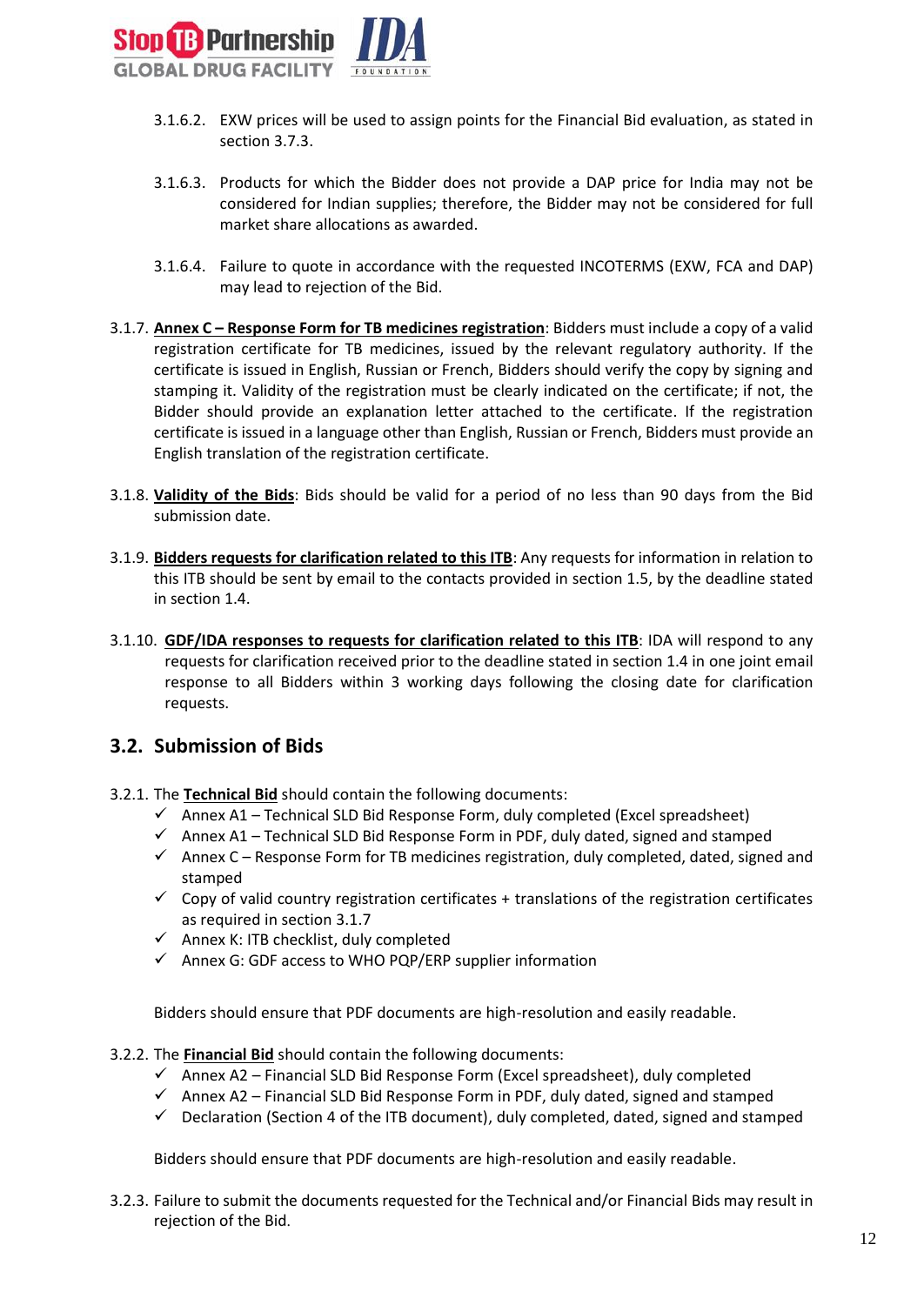

- 3.2.4. The "Technical Bid" should be sent in a separate email to GD[FtechnicalBid@idafoundation.org](mailto:technicalbid@idafoundation.org) by the electronic submission deadline in accordance with section 1.4. The subject of the email should be "supplier name + ITB-IDA/GDF – SLD/2018/002 – Technical Bid". The email should contain all of the documents listed in section 3.2.1 above.
- 3.2.5. The "Financial Bid" should be sent in a separate email to GD[FfinancialBid@idafoundation.org](mailto:financialbid@idafoundation.org) by the electronic submission deadline in accordance with section 1.4. The subject of the email should be "supplier name + ITB-IDA/GDF–SLD/2018/002– Financial Bid". The email should contain all of the documents listed in section 3.2.2 above.
- 3.2.6. Failure to follow the instructions given in sections 3.2.4 and 3.2.5 may result in rejection of the Bids received.

### <span id="page-12-0"></span>**3.3. Modification and withdrawal of Bids**

- 3.3.1. Bidders are expected to examine all schedules and instructions pertaining to the Bid. Failure to do so will be at the Bidder's own risk. Bidders acknowledge that GDF/IDA, its directors, employees and agents make no representations or warranties (expressed or implied) as to the accuracy, correctness or completeness of this ITB or any other information provided to the Bidders.
- 3.3.2. Any changes to the Technical and/or Financial Bids must be sent by email to the relevant email addresses (refer to sections 3.2.4 and/or 3.2.5) prior to the deadline for electronic submission as stated in section 1.4. Bidders must clearly indicate that it is a modification that supersedes the earlier Bid or clearly state the changes from the original Bid.
- 3.3.3. Bidders may withdraw their Technical and/or Financial Bids through a written request prior to the deadline for electronic submission stated in section 1.4. After the deadline, Technical and/or Financial Bids will remain valid and open for eligibility for the entire Bid validity period, as may be extended.

#### <span id="page-12-1"></span>**3.4. Opening and screening of Technical Bids**

- 3.4.1. After the deadline to electronically submit Technical Bids, GDF/IDA will open and screen the Technical Bids to confirm that:
	- $\checkmark$  All documents requested in section 3.2.1 have been provided;
	- $\checkmark$  Each document submitted is complete and valid as requested in sections 3.1.2 and 3.1.7;
	- Each document is dated, signed and stamped as requested;
	- Bidders and products offered are eligible according to sections 2.4 and 2.5.
- 3.4.2. GDF/IDA may reject any Bids that do not comply with the requirements listed in section 3.4.1.
- 3.4.3.Bids that are rejected during the screening of the Technical Bids will not be considered for evaluation. Consequently, the corresponding Financial Bids will not be opened during the public opening of Financial Bids.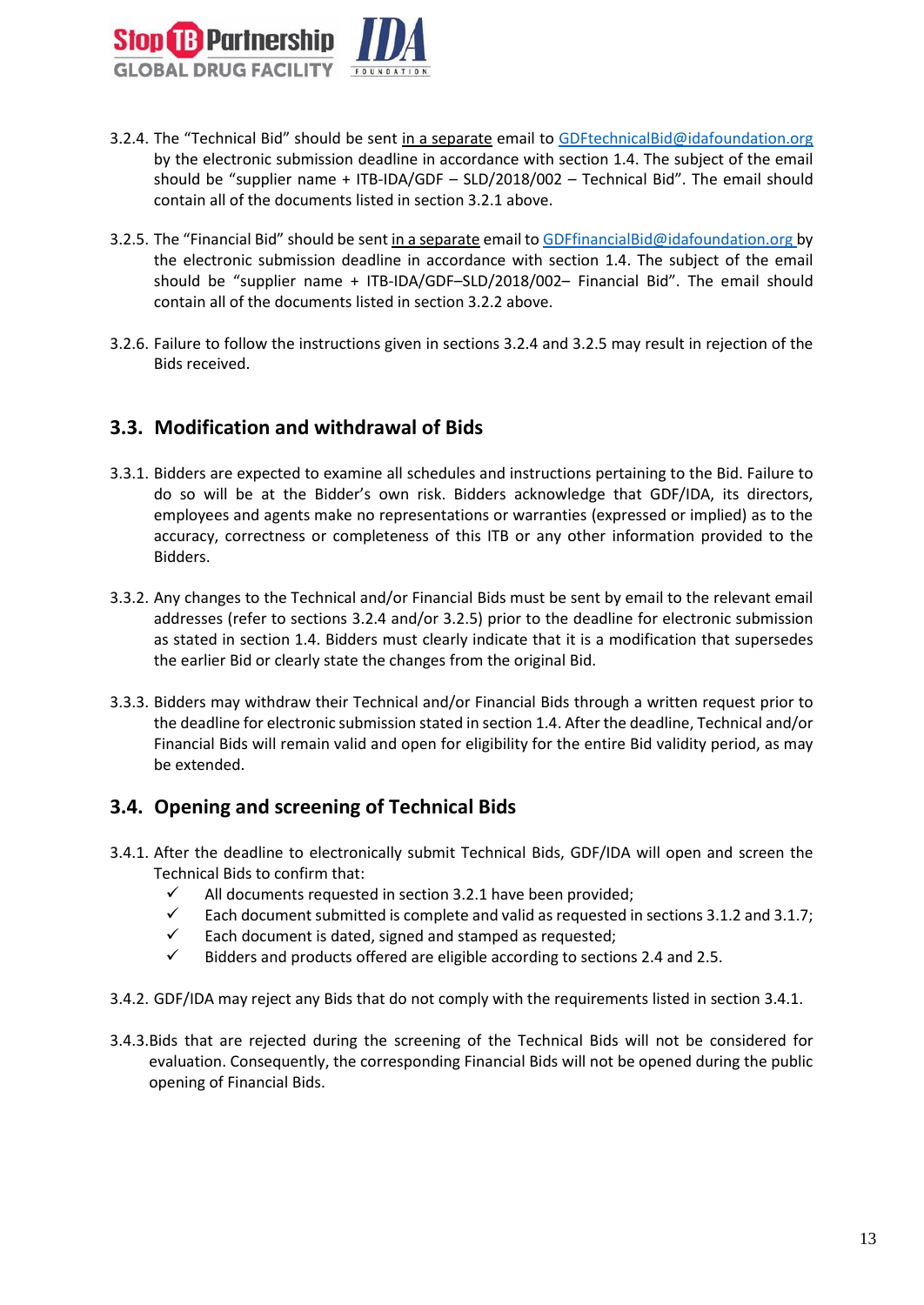

## <span id="page-13-0"></span>**3.5. Public opening of Financial Bids**

- 3.5.1. GDF/IDA will organize a public opening of the Financial Bids for Bidders at IDA Foundation's office in Mumbai at the date and time specified in section 1.4. No more than two representatives per Bidder should attend the public opening of the Financial Bids.
- 3.5.2. Representatives of the UN, non-governmental organizations and donor organizations may send an email request to participate in the Financial Bid opening to the contacts listed in section 1.5. IDA will ensure remote connection via telephone if requested 3 working days prior to the public opening.
- 3.5.3. Bidders should note that the public opening of Financial Bids is the only occasion on which information related to competitors' pricing per product will be publicly announced.

#### <span id="page-13-1"></span>**3.6. Minor informalities, errors or omissions**

- 3.6.1. Provided that a Bid is substantially compliant, GDF/IDA may waive any minor informalities, errors or omissions in the Bid, as long as they are a matter of form and not substance, and can be corrected or waived without being prejudicial to other Bidders.
- 3.6.2. Provided that a Bid is substantially compliant, GDF/IDA may ask the Bidder to submit the necessary information or documentation within a reasonable period of time in order to rectify minor informalities, errors or omissions in the Bid.

#### <span id="page-13-2"></span>**3.7. Evaluation of Technical and Financial Bids**

- 3.7.1. A Bid Evaluation Committee will carry out the evaluation and assignment of scores according to the evaluation criteria for the Technical and Financial Bids. This Committee will consist of at least three members, with at least one representative from IDA and two representatives from GDF. The Committee will convene at the scheduled time stated in section 1.4.
- 3.7.2. Evaluation will be conducted based on the cumulative analysis of the Technical and Financial Bids, with a weighting of 50% and 50% respectively for the Technical Bid and the Financial Bid.
- 3.7.3. The total number of points Bidders may receive for their Bid is as follows:
	- Technical Bid: 50 points
	- $\checkmark$  Financial Bid: 50 points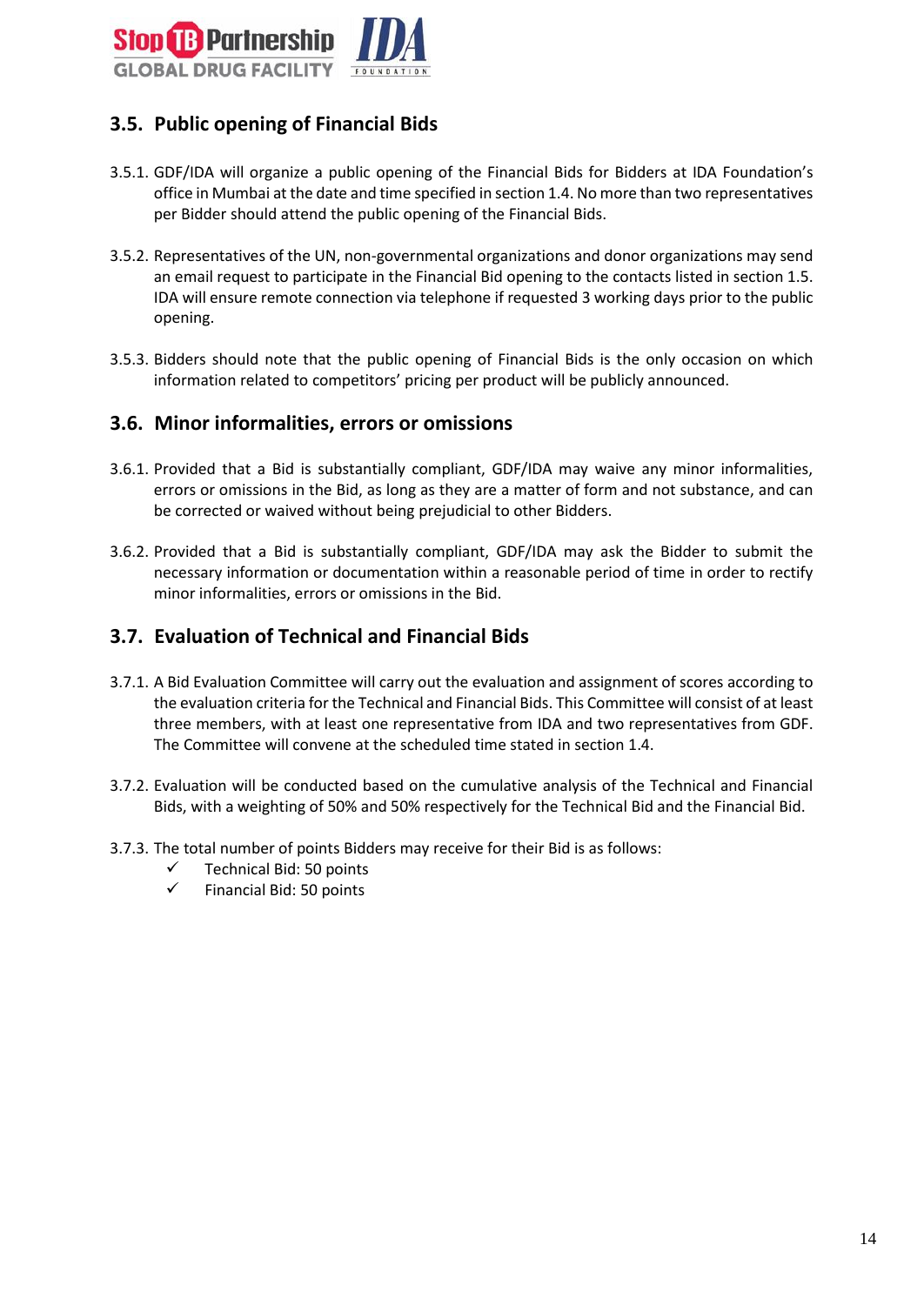

3.7.4. The evaluation criteria used to determine the number of points that Bidders may receive for their Technical and Financial Bids are as follows:

| <b>TECHNICAL EVALUATION CRITERIA (maximum 50 points)</b> |  |  |
|----------------------------------------------------------|--|--|
| Past delivery performance *                              |  |  |
| <b>Shelf life</b>                                        |  |  |
| Guaranteed production lead time **                       |  |  |
| Minimum Order Quantity                                   |  |  |
| <b>FINANCIAL EVALUATION CRITERIA (maximum 50 points)</b> |  |  |
| Price per unit (tablet, vial) ***                        |  |  |
|                                                          |  |  |

*\* Historical performance on delivery lead time (promised date of delivery versus actual date of delivery) will be used in the evaluation of performance in terms of delivery time. For this ITB, performance will be measured per order (line) and evaluated over the full period of validity of the last LTA of a duration of 12 months or more, including extensions, if any*. *This will ensure that points are awarded based on an objective and equitable input.*

*In cases where there is no supply history for a specific product/supplier, the following methodology will be used for assigning a performance score:*

- *If there is inadequate or non-existent product-specific history (i.e., the supplier has been part of the GDF/IDA activities but has not previously supplied the product in question), the average performance of the supplier across all other relevant products will be considered;*
- *If there is inadequate or non-existent supplier history (i.e., the supplier is new to the GDF/IDA activities or has not supplied any products during the evaluation period), a Supplier Performance Score will be assigned that reflects the average score of all eligible suppliers for that product.*

*\*\*The guaranteed production lead time is defined as the length of time from when a purchase order is placed with the supplier to when products are available for dispatch at the premises of the supplier along with the shipping documents invoice, packing list, COA and other documents as specified in the PO (including but not limited to production planning, purchase of API, packaging material, manufacturing period, batch release, etc.). The longest lead time will be considered if a range is provided.*

*\*\*\*Price per unit (tablet, vial) offered for the first staircase range of quantities and for the EXW INCOTERM.*

- 3.7.5. The number of points allocated per evaluation criterion for the technical evaluation of products is at the discretion of GDF/IDA and according to the GDF procurement strategy as described in section 2.1 and 2.2.
- 3.7.6. GDF/IDA will be under no obligation to reveal or discuss with any Bidder how the Technical and Financial Bids were assessed, or to provide any other information related to the selection process. GDF/IDA will only communicate how the points were allocated between the Technical and Financial Bids, as stated in section 3.7.3. Bidders whose Bids are not selected will be notified in writing of this fact and shall have no claim whatsoever to any kind of compensation or justification.
- 3.7.7. The competitive range of the Bids quoted is considered to be within a maximum delta of +15% from the lowest price. Suppliers that quote a price per unit that falls outside of the competitive range may still be awarded LTAs but with no market share allocation.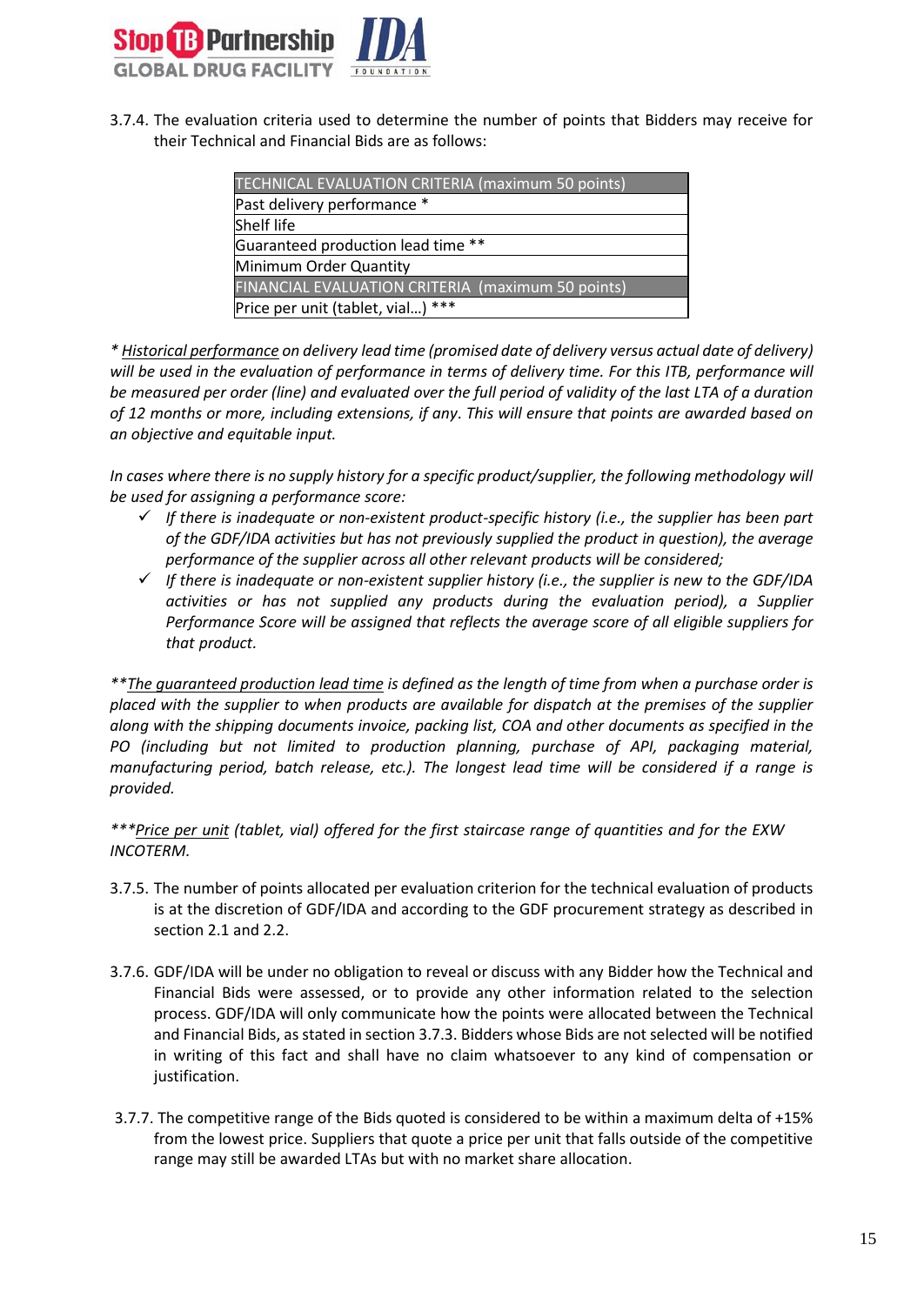

- 3.7.8. If it is the opinion of GDF/IDA that the prices offered by a supplier for particular product(s) are not reasonable as described in section 2.3.2, the supplier may be requested to provide proper justification for such increase along with substantiated evidence within 1–2 working days.
- 3.7.9. GDF/IDA expressly reserves the right without liability or penalty to any party to:
	- a) reject any or all Bids;
	- b) invalidate any Bid received from a Bidder who, in the opinion of GDF/IDA, is not in a position to perform the contract;
	- c) accept part of a Bid;
	- d) waive informalities and minor irregularities in Bids or price submissions received.

#### <span id="page-15-0"></span>**3.8. Bid adjudication and market share allocation**

- 3.8.1. The Bid adjudication will be carried out by a Bid Adjudication Committee. This Committee will consist of at least two members, with a least one representative from IDA and one representative from GDF. The Committee will convene at the scheduled time stated in section 1.4. Additional independent parties may be invited to observe the adjudication process under a strict confidentiality agreement with GDF/IDA.
- 3.8.2. The Bid Adjudication Committee will make its final decision based on the Bid evaluation outcomes presented by the Bid Evaluation Committee. The Bid Adjudication Committee will operate by consensus. If consensus cannot be reached, GDF'srepresentative will decide the final outcome.
- 3.8.3. Although GDF/IDA will make multiple awards in order to maintain enough suppliers in the market to ensure a sustainable supply of quality-assured products to its clients, there is no guarantee that all eligible Bidders will be considered for market share allocation.
- 3.8.4. Market share allocation is indicative, based on a primary/secondary/tertiary and auxiliary supplier status as per the outcomes of the ITB; it is implemented per product based on anticipated total quantity to be purchased over the contract period, as follows:
	- a) 100% for primary/sole suppliers
	- b) 60%/40% for primary/secondary suppliers
	- c) 50%/30%/20% for primary/secondary/tertiary suppliers
	- d) 0% for auxiliary suppliers.

In order to mitigate market volatility, GDF/IDA reserves the right to allocate 10% of the total market share of the anticipated total quantity to be purchased over the contract period to new or auxiliary product/suppliers.

- 3.8.5. For sole suppliers, GDF/IDA reservesthe right to negotiate the terms of the agreement, including the price.
- 3.8.6. While auxiliary suppliers will sign LTAs without market share allocation, they may receive purchase orders based on specific country requests or as deemed otherwise necessary by GDF/IDA.
- 3.8.7. GDF/IDA's principles for market share allocation are as follows :
	- a) If there is no WHO PQP/SRA-approved product, but ERP-approved product(s), the ERPapproved product(s) will be considered for market share allocation.
	- b) When there are at least two WHO PQP/SRA-approved products, ERP-approved product(s) will not be considered for market share allocation, except in cases where the production capacity of the WHO PQP/SRA-approved products is insufficient to cover the estimated quantities in the necessary timeframe.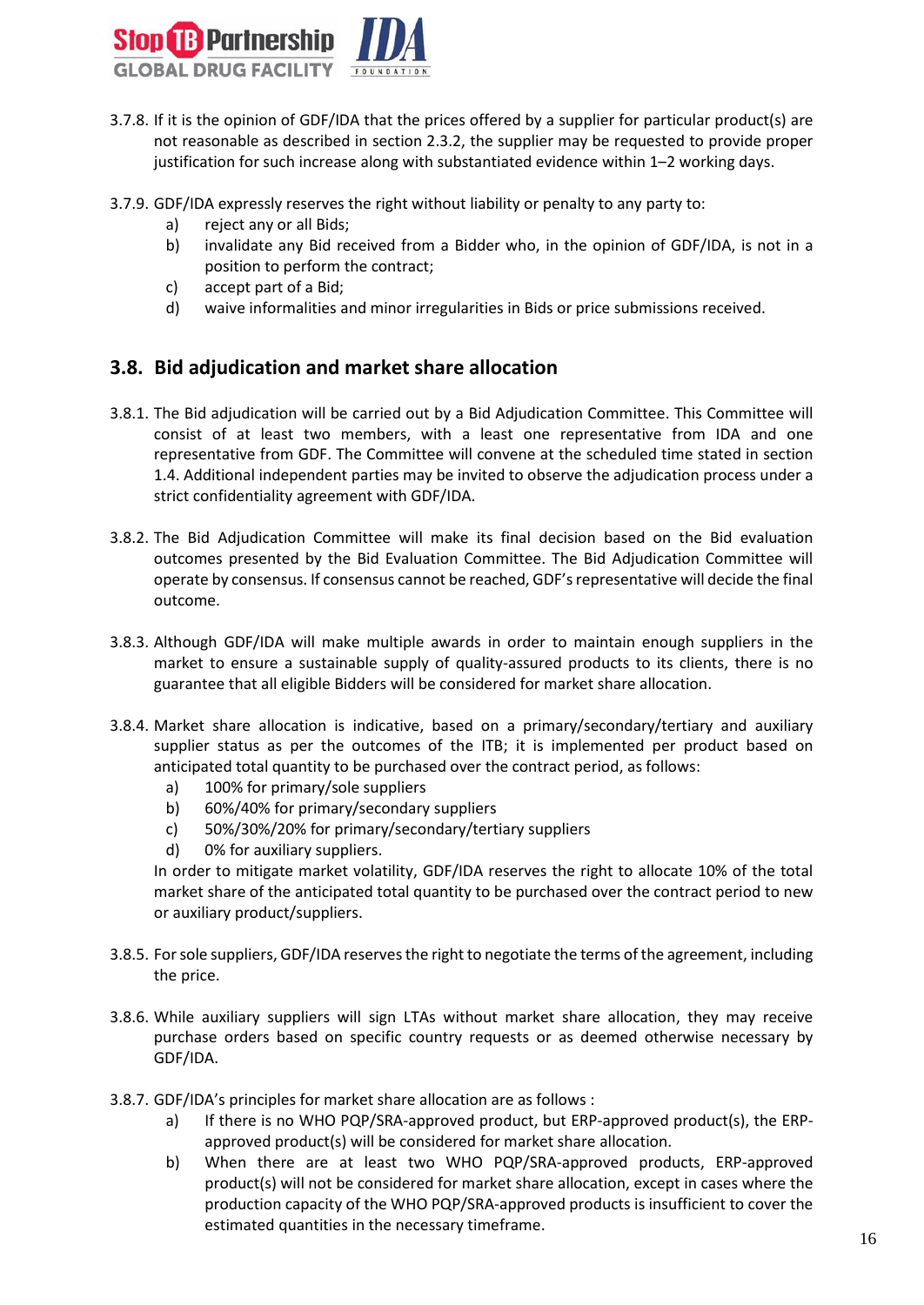

- c) In other cases, including but not limited to the case where only one WHO PQP/SRAapproved product is available and there are ERP-approved product(s), the market share allocation between WHO PQP/SRA and ERP-approved products will be at the sole discretion of the Bid Adjudication Committee.
- d) When a product has been offered in a different package size than requested, the supplier may be awarded auxiliary supplier status without market share allocation; however, the supplier may receive purchase orders based on specific country requests.
- 3.8.8. IDA will award LTAs based on the market share allocation resulting from the ITB. However, GDF/IDA reserves the right to adjust or cancel the market share allocation awarded to suppliers over the valid period of the LTA and/orto suspend or terminate the LTA and reallocate quantities to other contracted suppliers at its sole discretion for any of the following reasons:
	- a) The supplier's inability to deliver against agreed lead times for any reason, including a Force Majeure event;
	- b) The lapse of necessary regulatory approval or certification;
	- c) The occurrence of any unforeseen event because of which the GDF/IDA determines and establishes a tangible risk that the supply or price continuity cannot be maintained;
	- d) The supplier's failure to meet performance standards (including but not limited to compliance with actual lead times, responsiveness, production capacity, importation requirements, registration status). IDA will assess supplier performance quarterly. If a supplier is underperforming, GDF/IDA may issue an order for only a limited quantity until satisfactory performance can be established;
	- e) A change in the WHO-recommended treatment regimens, the enactment of which will materially impact the demand profile for the supplied products during the LTA period;
	- f) Failure in quality of the supplied products;
	- g) The supplier's uncured material breach(es) of the LTA or violation of the IDA code of conduct;
	- h) Client preferences, including but not limited to packaging and shelf life.

#### <span id="page-16-0"></span>**3.9. Notification of awards to Bidders**

3.9.1.IDA will notify all Bidders in writing of the outcomes of the ITB prior to the expiration of the period of Bid validity and at the scheduled time stated in section 1.4.

#### <span id="page-16-1"></span>**3.10. Requests for Clarifications and/or Complaints after ITB awarding**

- 3.10.1. After the outcomes of the ITB have been communicated to Bidders, the Bidder has right to file a Request for Clarification or to file a Formal Complaint on the outcomes of the ITB.
- 3.10.2. The Request for Clarification or the Formal Complaint should be sent to the contacts as listed in section 1.5, and should be filed within 5 working days after the outcomes of the ITB have been communicated.
- 3.10.3. If a Request for Clarification is filed by the bidder within the deadline as per section 3.10.2, IDA shall, on behalf of GDF/IDA, provide response/feedback within 10 working days after receipt of the Request for Clarification.
- 3.10.4. If a Formal Complaint is filed by the bidder within the deadline as per section 3.10.2, GDF/IDA will establish a Complaint Review Committee. This Complaint Review Committee will comprise of independent representatives from both GDF and IDA that were not members of the Bid Evaluation or Adjudication Committees. If required, the Complaint Review Committee may also include representatives from other agencies or external independent experts.
- 3.10.5. The Complaint Review Committee will review the complaint, and provide its decision to the bidder within 15 working days after receipt of the Formal Complaint. The decision of the Complaint Review Committee is final, and the Complaint Review Committee will be under no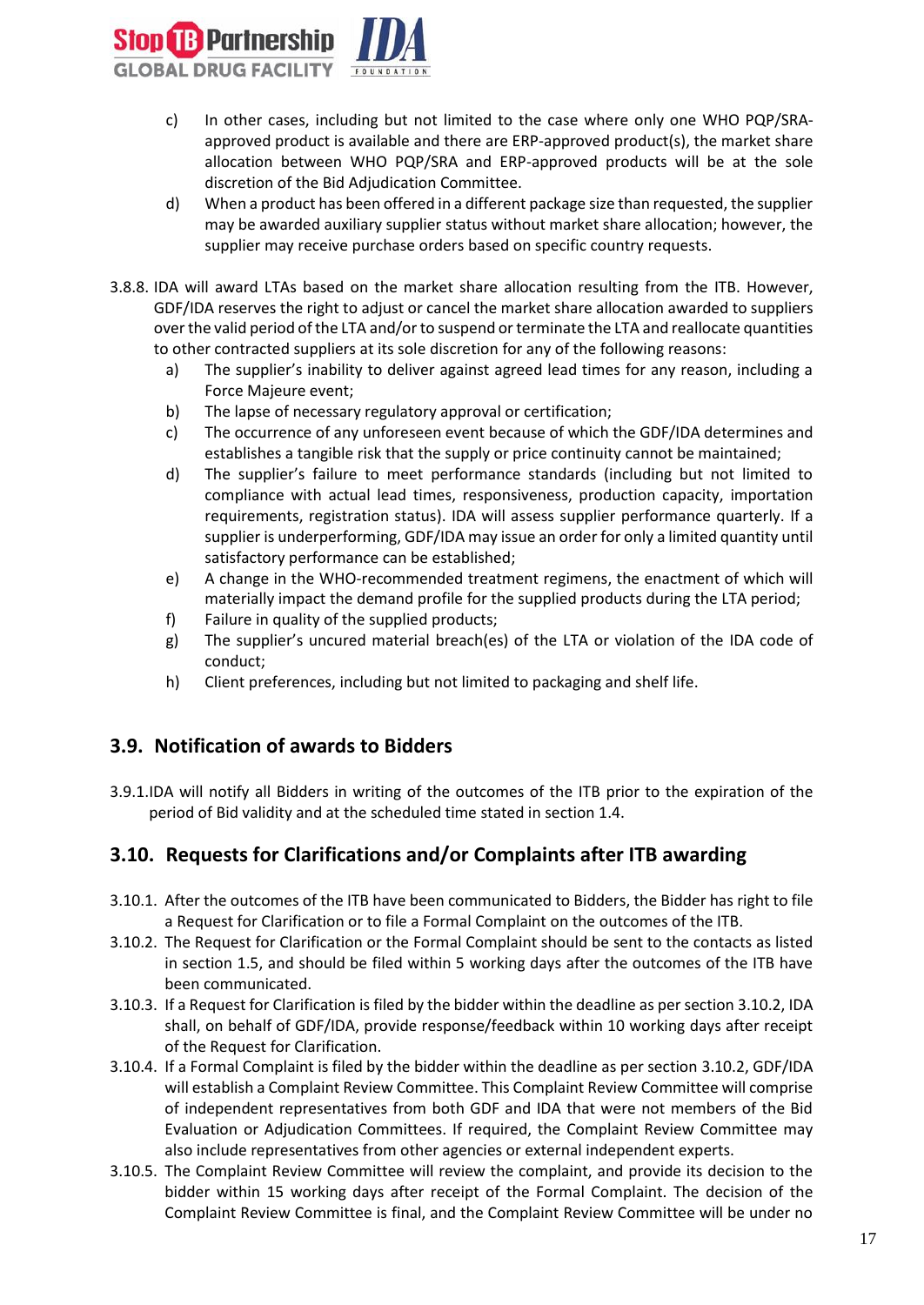

obligation to reveal the details of the review. If deemed necessary, GDF/IDA will modify the ITB outcomes/awards in line with the decision of the Complaint Review Committee.

3.10.6. Formal complaints must only be filed by bidders, complaints filed by third parties will not be considered.

#### <span id="page-17-0"></span>**3.11. Bidder warranties**

- 3.11.1. If successful, the Bidder warrants that:
	- a) It has the personnel, experience, qualifications, facilities, financial resources and all other skills and resources needed to fulfil its obligations under any resulting LTA or purchase order;
	- b) The items offered shall be new, factory packed, and free from defects in workmanship and materials;
	- c) The items offered shall be contained or packaged to ensure the integrity of the product and to fully comply with valid regulatory approvals;
	- d) It has not and shall not enter into any agreement or arrangement that restrains or restricts the GDF/IDA's or ultimate recipient's rights to use, sell, dispose of or otherwise deal with any item that may be acquired through any resulting LTA or purchase order;
	- e) It and any of its affiliates will seek to minimize greenhouse emissions in their activities to the extent possible;
	- f) It will obtain any export license or other governmental authorization that may be necessary. It will be the sole responsibility of the Bidder to obtain such license or authorization. GDF/IDA may provide assistance upon request;
	- g) It will register its products in the countries for which it has received orders and where this registration is mandatory;
	- h) All TB medicines and related products offered are identical in all aspects of manufacturing and quality to that approved by WHO PQP/SRA for the country, including formulation, method and site of manufacture, sources of active and excipient starting ingredients, quality control of the product and starting material, packaging, shelf life, and product information.
- 3.11.2. The successful Bidders will be required to acknowledge that:
	- a) GDF/IDA may further distribute the products supplied to their clients;
	- b) The benefit of any warranties provided and liabilities entered into with IDA shall be passed on by IDA to its clients.